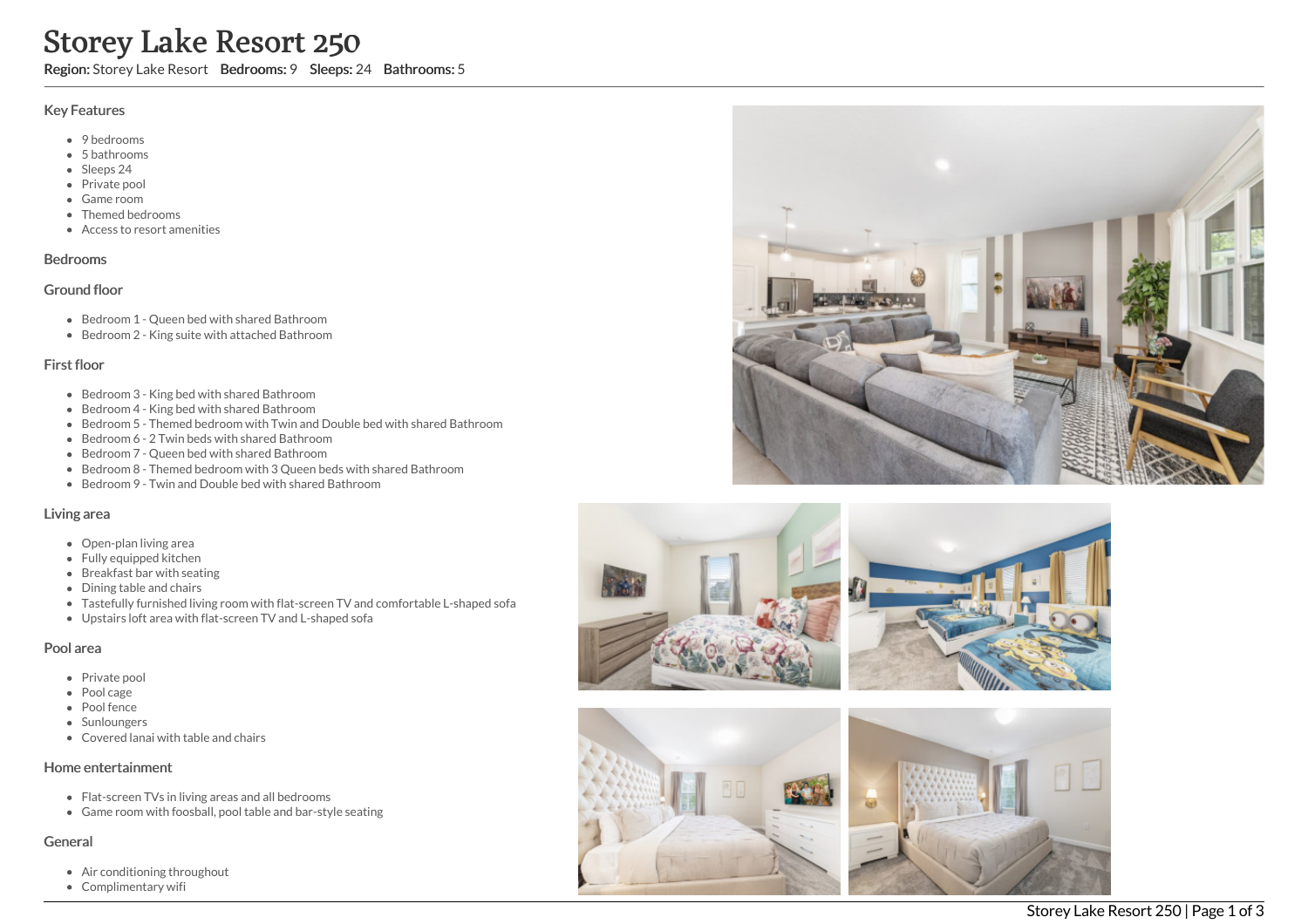- Bedding and towels included
- $\bullet$  Private parking

#### Laundry room

- Washer and dryer
- $\bullet$  Iron and ironing board

## Children's equipment available for hire

- Crib
- Stroller
- $\bullet$  High chair
- Pack and play

# Resort facilities

Situated just 17 miles from Orlando International Airport, Storey Lake Resort is ideally located within close proximity to Orlando $A\phi$ ,  $-\hat{a}$ ,  $\phi$ s major attractions. Guests at this resort can enjoy full access to a range of first-class amenities based around the impressive clubhouse  $\tilde{A}$ ¢â,¬ËœThe Hideaway $\tilde{A}$ ¢â,¬â, $\phi$ . Here, you will find a 9-hole mini golf course, volleyball courts, a fully-equipped fitness center and kayak rentals. The resort also features a large communal pool and spa, waterslides and a lazy river where guests can enjoy a 5\* poolside dining and drinks service.

# Places of interest

- Supermarket 1 mile
- Shopping mall 2 miles
- Disney World 5 miles
- Seaworld 7 miles
- Universal Studios 10 miles
- Legoland 37 miles
- Airport 17 miles
- Beaches 69 miles